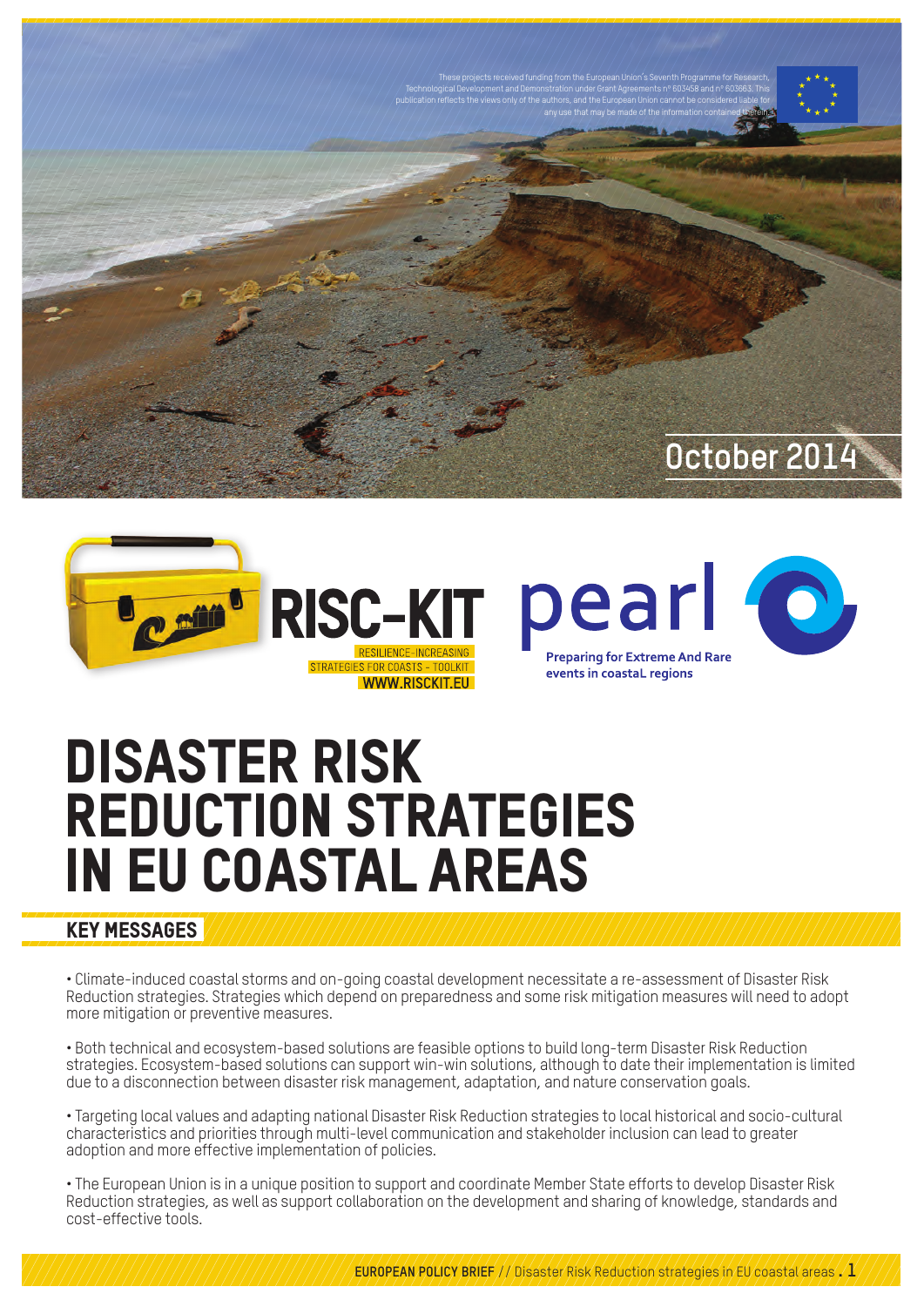# **RISC-KIT**

**BACKGROUND** 

**One third of the EU's population lives within 50 km of the coast**

**Population growth and climate change lead to increased risk in coastal areas.** 

### **DRR measures:**

- **Prevention**
- **Preparedness**
- **Mitigation**

**Increases in coastal development will require adjusting DRR strategies to include more mitigation or prevention measures**

**The Hyogo Framework for Action offers the EU and opportunity to review its disaster management and policies**

Coastal storms, sea level rise and flooding have caused and will continue to cause significant impacts across Europe and endanger the security of people and their livelihoods. Presently, one third of the European Union's (EU) population lives within 50 km of the coast and generates an estimated 30% of the total EU Gross Domestic Product (GDP). The economic value of coastal areas within 500 meters of European seas is estimated to be between €500 - 1000 billion alone (EC 2014a).

ES FOR COASTS - TOOLKIT **WWW.RISCKIT.EU**  pear

naring for Extreme And Rar

Due to population and economic growth and the increased likelihood of hazards due to climate change, risks (the probability of occurrence of a hazard multiplied by the consequences) are expected to increase in the near future (IPCC Fourth Assessment Report 2007). The costs of inaction are estimated to be €6 billion by 2020, which is higher than the annual costs of taking precautionary and adaptation measures. Conversely, up to €4.2 billion in net benefits could be created if action is taken (EC 2014a). Thus, a re-evaluation of current coastal Disaster Risk Reduction (DRR) strategies is needed and a new mix of prevention, mitigation, preparedness and early response measures should be considered.

DRR measures can be separated into three categories: prevention, mitigation and preparedness measures. The first category is used to prevent the hazard from occurring through measures such as dikes and dunes. These measures are applied in highly-developed coastal areas. Mitigation measures are used to reduce the impacts of a hazard and are often applied in less urbanised areas. These include structural (e.g. low dunes, beach nourishments, marshlands) and non-structural measures (e.g. limiting construction or flood-resistant buildings) (Veraart et al. 2009; Walker et al. 2004). Preparedness measures such as Early Warning Systems (EWS) and evacuation plans are used in combination with prevention and mitigation measures for cases when storms exceed the level of protection (Ciavola et al. 2011a and b) or as stand-alone measures in areas with minimal assets and low population in the coastal zone.

Because the investment level in coastal areas plays an important role in the selection and effectiveness of DRR measures, coastal development necessitates that DRR strategies are adjusted to adapt to these changes. The expectation is that DRR strategies which depend heavily on preparedness and some mitigation measures will shift to more preventive measures as the level of coastal development increases.

The IPCC AR5 expresses confidence in the technical feasibility of adaptation measures but indicates that these measures need to be ecosystem-based to incorporate existing ecological and natural values, as well as maximise spatial efficiency to allow for multiple uses. At the same time, adaptation to coastal hazards is influenced to a large degree by national, regional, historical, cultural, socio-economic, institutional, political and geographical factors (Martinez et al. 2014a). Therefore, a DRR strategy is a socio-technical process that cannot be studied in isolation. This presents a challenge which requires a more dynamic representation of the evolution of risk as well as approaches and metrics (Vojinovic et al. 2014).

The EU Strategy on adaptation to climate change aims to make Europe more climate-resilient through improved coordination, preparedness and capacity of governments to respond to climate change impacts (EC 2014b). The Strategy places particular emphasis on the issues faced in coastal areas where a higher portion of the population may be at risk, because coasts are often densely populated, and this is expected to increase in the future (EC 2014c). The strategy promotes greater coordination and information-sharing between Member States, and by ensuring that adaptation considerations are addressed in all relevant EU policies. The EU has also developed risk management guidelines, focussing on risk assessment, in an effort to improve coherency and consistency of risk planning among the Member States (EC 2010). The European Flood Risk Management Directive (2007) requires Member States to prepare flood risk management plans (EC 2014d). The Directive is based on the principle of the safety chain - pro-action – prevention – preparation – response – recovery – (Ten Brinke et al. 2008) to reduce the probability of flooding and resulting consequences and thus recommends a common strategy of risk management to all Member States.

At the international level, the Hyogo Framework for Action is a collaborative effort to reduce disaster losses and increase disaster resilience of nations and communities. The goals for the Hyogo Framework for Action will be re-formulated in 2015, presenting an opportunity for the EU to also review its policies and progress made in building resilience and developing risk management (UNISDR 2013a).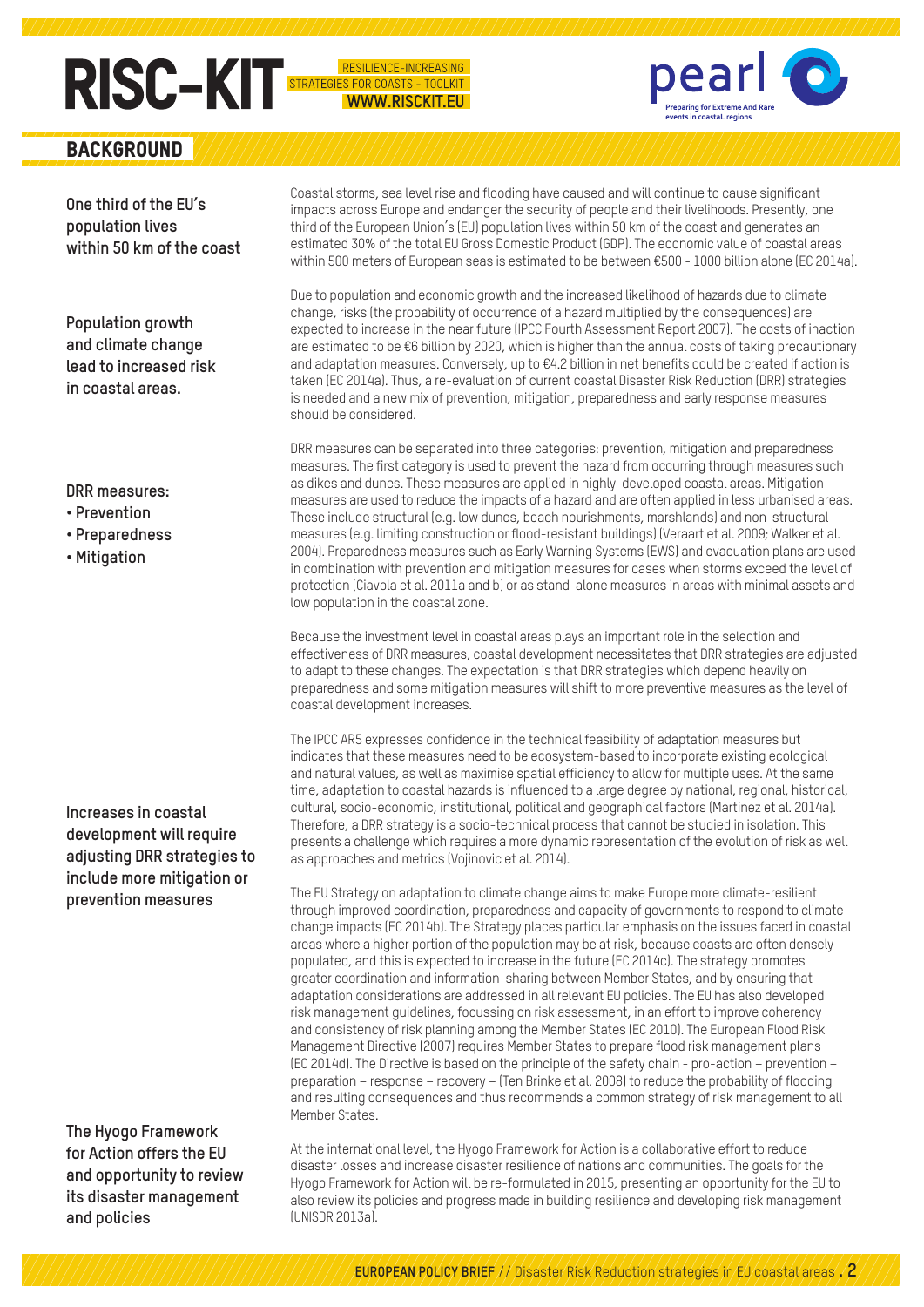# **RISC-KIT**

IENCE-INCREASING ES FOR COASTS - TOOLKIT **WWW.RISCKIT.EU** 



## **BACKGROUND**

### About this brief:

This policy brief is an output of RISC-KIT (Resilience-Increasing Strategies for Coasts- Toolkit) and PEARL (Preparing for Extreme And Rare events in coastaL regions). RISC-KIT aims to deliver a set of open-source and open-access methods, tools and management approaches to improve DRR strategies and measures within European coastal areas. The toolkit will benefit forecasting and civil protection agencies, coastal managers, local government, community members, NGOs, the general public and scientists. PEARL will develop adaptive, sociotechnical risk management measures and strategies for coastal communities against extreme

hydro-meteorological events to minimise social, economic and environmental impacts and increase the resilience of coastal regions in Europe. A key input for this brief are the results of an international case study analysis of DRR strategies. RISC-KIT assessed eleven case study sites, including both local and national DRR strategies of nine European countries (Belgium, Bulgaria, France, Germany, Italy, Portugal, Spain, Sweden and the UK) and one international case in Bangladesh. PEARL reviewed case studies in Norway and Greece as well as Thailand, New York, St Maarten and Taiwan.

## National and local DRR strategies

Risk management and planning at the local as well as at the national level is the result of physical, socio-political, institutional, historical and socio-economic factors. This suggests that each region and nation have developed their own culture of management, leading to different solutions to similar problems.

**Implementation of national DRR strategies and policies varies at the local level despite these areas sharing similar risks**

Many countries have a national DRR strategy or plan to reduce the effects of coastal hazards and build resilience (defined as the ability of a system to recover from impacts through the restoration of its essential basic structures and functions) (UNISDR 2013b). Strategies and plans entail a systematic process using administrative directives, organizations and operational capacities to implement policies.

There is often considerable variation in how national DRR management approaches are interpreted or implemented at the local level. Indeed, a mix of technical, socio-cultural and ecosystem-based measures to respond to coastal storms is implemented in the case study sites and is achieving varying levels of success.

The results from the RISC-KIT and PEARL case studies suggest that geo-morphological characteristics and physical impacts are not the only forces shaping risk perceptions and responses. Socio-economic, cultural, historical and political diversity have a strong influence on the actions taken to reduce risks, hazards and subsequent disasters. Although technical measures do form and will form a major part of the solution now and in the future, participation, dialogue, coordination, political will and transparency are necessary to build effective, long-term disaster risk reduction solutions.

### Learning from past events in the Eastern UK (RISC-KIT case study)

The east coast of the UK is subject to storm surge flooding from the North Sea. In 1953 a major storm surge resulted in over 300 deaths along England's east coast. This disaster prompted a review of coastal Disaster Risk Reduction and response strategies. Over the following decades, sea defences were rebuilt and strengthened and area-specific Shoreline Management Plans were created; flood forecasting models were developed, allowing accurate predictions of flood levels, and linked to early warning systems including SMS-based text-messaging to local residents. There was a strong focus on engaging local communities in flood risk management and preparation. Emergency management plans were created and tested by local resilience forums and flood warden teams. Along the North Norfolk coast, ecosystem based approaches were also implemented in the form of managed realignment schemes. These improvements were put to the test in December 2013 when a surge of similar magnitude again hit the east coast. This time no lives were lost,

although some areas still suffered extensive damage. Community engagement continues as decisions are made about the rebuilding and future development of flood defences along the North Norfolk coast, which makes up the UK case study site of the RISC-KIT project.

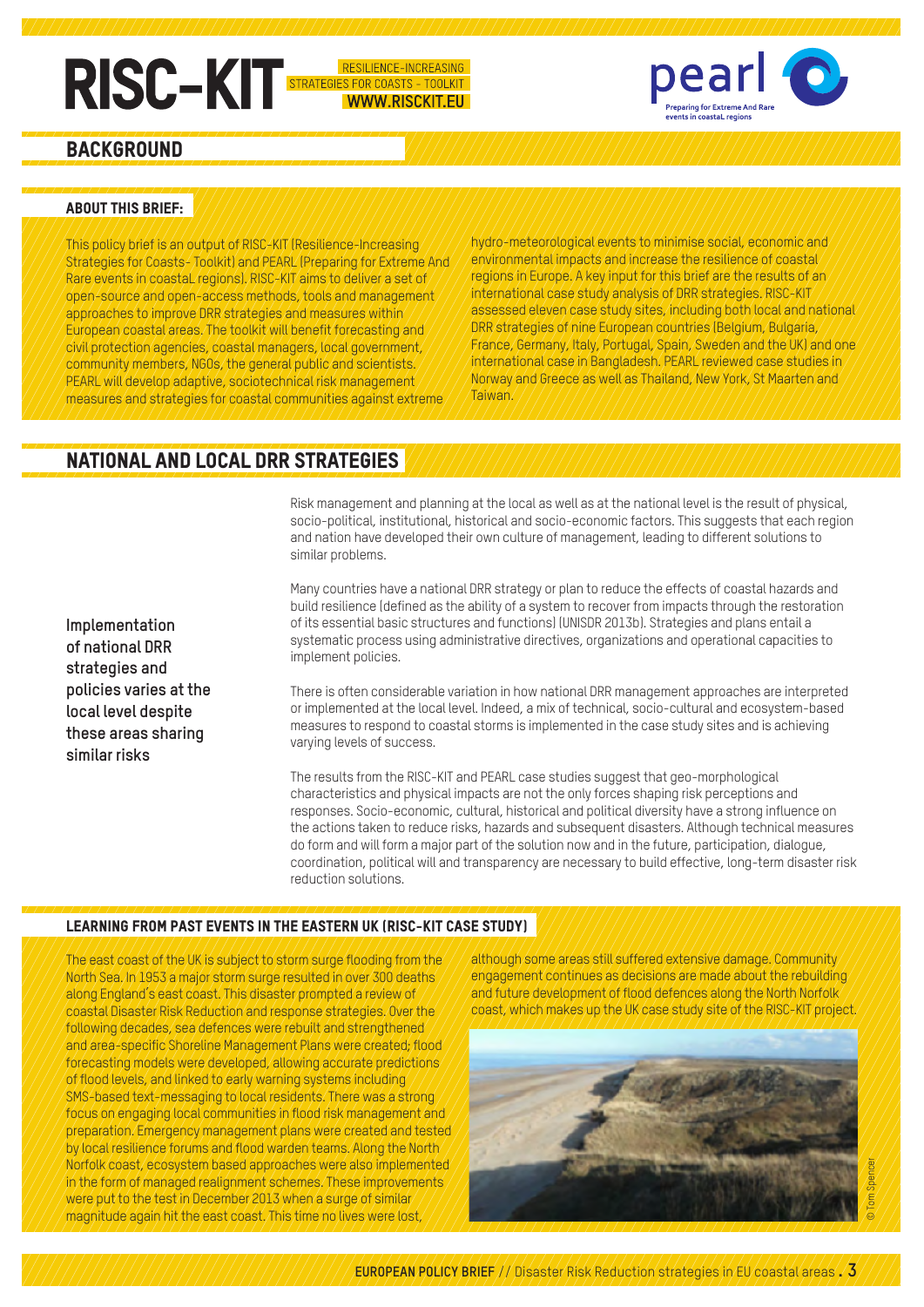## **RISC-KIT**

ES FOR COASTS - TOOLKIT WWW.RISCKIT.FU



## National and local DRR strategies

**Local implementation of national DRR strategies needs clarity and definition of roles and responsibilities** Some countries, such as Belgium, France, Germany, Sweden, and the UK, illustrate direct implementation of national DRR strategies at the local level. Conversely, other countries such as Portugal, Spain, Bulgaria, Italy and Bangladesh implemented DRR measures through ad-hoc decisions at the local level. This ad-hoc approach was attributed to the lack of full implementation of national DRR plans, the overlap of such plans with other policies and measures, as well as blurred responsibilities of local authorities. This is especially true with regard to cross boundary impacts affecting multiple regions or Member States. For example, in Italy, the Magra River, in the region of Liguria, feeds sand to the coast of the neighbouring region of Tuscany. Thus, any building of dams or changes made to the Magra River by the region of Liguria affects the coastal state and resilience of Tuscany.

When looking at the wider political and administrative context, case study sites where political actions such as Integrated Coastal Zone Management (ICZM) and nature and landscape protection are implemented correlate with sites where national DRR planning is consistently pursued at the local level.

#### Managing risk in Ria Formosa, Portugal (RISC-KIT case study)

Ria Formosa (Algarve, Portugal) is affected by the passage of south-western storm tracks. Those storms constitute the major  $\lambda$ source of threat to the area as they contribute to substantial beach erosion and overwash (which are waves running over dry land). In 1941 a large-scale storm came over the barrier islands system and significantly impacted the economy of the Algarve with around €250 thousand of damage costs (€10 million at present day value). During autumn 1989 and winter 1989/1990, severe storms hit the barrier islands with important consequences for infrastructure (i.e. destruction of seawalls, roads and houses), while the damaged infrastructure was rebuilt exactly at the same spots. During winter 2009/2010 highly destructive storms partially or totally destroyed 44 of the 71 houses in Fuzeta (Armona Island) and opened a new inlet. The main management plan and  $\sqrt{D}$ RR strategy consists of the destruction of illegal houses and  $\sqrt{D}$ relocation of legal ones. That plan has not been implemented  $\ell$  consistently due to social contestation, political issues and  $\ell$ financial problems. The exception was Fuzeta, where APA - Algarve (the local coastal manager) decided to implement the management plan after the 2009/2010 storms, demolishing all existing houses (all illegal and touristic) and performing dune/beach reinforcement (nourishment).



### **Ecosystem based approaches can contribute to coastal risk reduction and also promote ecological goals**

**Socio-economic, cultural and political diversity strongly influence local risk perceptions and responses**

Ecosystem-based approaches are risk mitigation measures, which can be combined with preventive hard structures. While the implementation of hard structures usually comes at an ecological expense (e.g. physical loss of coastal areas), integrating natural protection capacities into prevention strategies can achieve flood protection goals while promoting ecological values, and reducing the load on hard structures. Ecosystem-based solutions can thus provide 'win-win' or 'no-regret' solutions to meet disaster reduction as well as nature conservation and climate adaptation goals. However, the current implementation of such solutions in DRR strategies remains limited. This is because ecosystem management is often considered independently from DRR strategies, ecosystem solutions are undervalued compared to other solutions, or there is a lack of interaction between science and policy on the use and application of such options.

It was found that socio-cultural as well as historical perspectives play a critical role in the design and implementation of DRR strategies, especially on the regional level. By effectively taking socio-cultural and historical considerations into account, it is expected that DRR strategies could be significantly improved by adapting to local perceptions of risk and helping to increase understanding and acceptance of DRR measures (Martinez et al. 2014b). This can be done by communicating in ways that are oriented towards local and personal values and priorities, as well as through multi-level communication and focusing on inclusiveness of all stakeholders, to enable people to make decisions that are well informed and thus leading to outcomes that are agreeable to broad group of stakeholders. Including local stakeholders as well as end users in the decision making process also provides an opportunity to influence the risk perception (the subjective judgement that people make about the characteristics and severity of a risk (Rohrmann 2008)) of inhabitants of an area at risk as well as enable more locally responsible DRR planning and acting.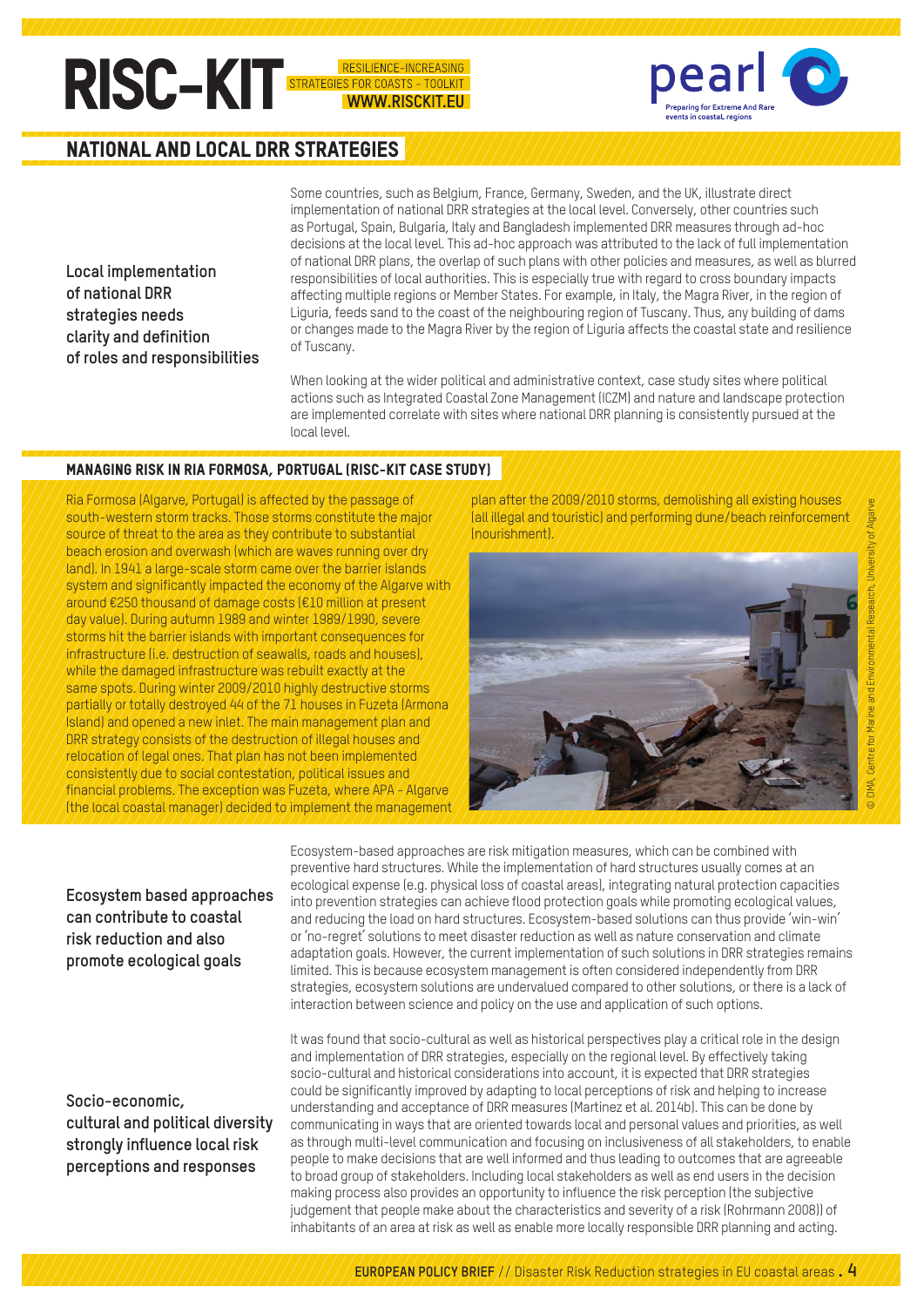## **RISC-KIT** OR COASTS - TOOLKIT WWW.RISCKIT.FU



## National and local DRR strategies

#### Flooding in the coastal city of Rethymno, Greece (PEARL case study)

Multiple stressors have always posed flood threats for the city of  $\lambda$ ethymno in Crete. The flow of storm water through the city, the  $\lambda$ large number of streams that cross it and the rapid transition from  $\mu$ the steep slopes at the upstream rural areas to the flat urban zone imposed significant pressure to flood defences. The coastal zone is also historically exposed to strong northern and north-western winds resulting in the development of waves, which often overtop,  $\lambda$ the harbour infrastructure and erode recreational beaches. Historic floods (1969-1991) led to adverse human, material, economic and environmental effects and eventually to the  $\gamma$ selection of prevention and mitigation measures e.g. arrangement and diversion of streams and torrents, construction of circular storm water drainage collectors, internal-primary drainage network  $\alpha$  and flood control dams. Nevertheless, the multiple forces from the  $\alpha$  $\alpha$ rban and coastal area still result in flood problems e.g. extensive  $\alpha$ damages to windward breakwaters of the harbour and backwater effects at drainage network outfalls as experienced during recent flood events (2010-2013). The need for flood risk management goes

hand in hand with an interest in local community engagement and providing tools that will support a more interactive, inclusive and forward looking decision making against extreme events, taking into consideration future changes in urban planning as well local stakeholders' perspectives, needs and ambitions.



## Opportunities for the EU

EU support and coordination is essential to provide a platform and framework to improve DRR strategies across Member States and regional authorities (EC 2014e). RISC-KIT and PEARL identified several areas which offer significant potential and opportunities for improving European risk management.

• Although a large variation of historical, socio-cultural, socio-economic and physical characteristics within the EU exists, a platform to share knowledge and experiences on technical and governance issues is needed to support Member States. This is particularly relevant in the case of cross-border impacts and inter-regional cooperation activities.

• Synergies between disaster risk management, nature conservation and adaptation to climate change should be exploited. This is especially evident in the potential that ecosystem-based solutions provide to meet climate adaptation and nature conservation objectives.

• Scientific findings enable policy makers and disaster risk managers to make more informed, knowledge-based decisions. In particular, new knowledge is needed regarding ecosystem-based solutions for DRR management, the inclusion of socio-cultural and historical perspectives into DRR strategies, and how to best address cross-boundary effects.

• A common set of tools for risk assessment and analysis need to be developed to support Member States and contribute to a shared knowledge base to inform DRR decision making.

• European data standards and protocols for recording disaster losses should be designed and implemented to enable comparison and assessment of disasters.

• Enhancing preparedness should be achieved by improving response capacities, planning and training networks, reinforcing cooperation among authorities and strengthening Early Warning Systems.

### **EU support and coordination is essential to improving Member State DRR strategies**

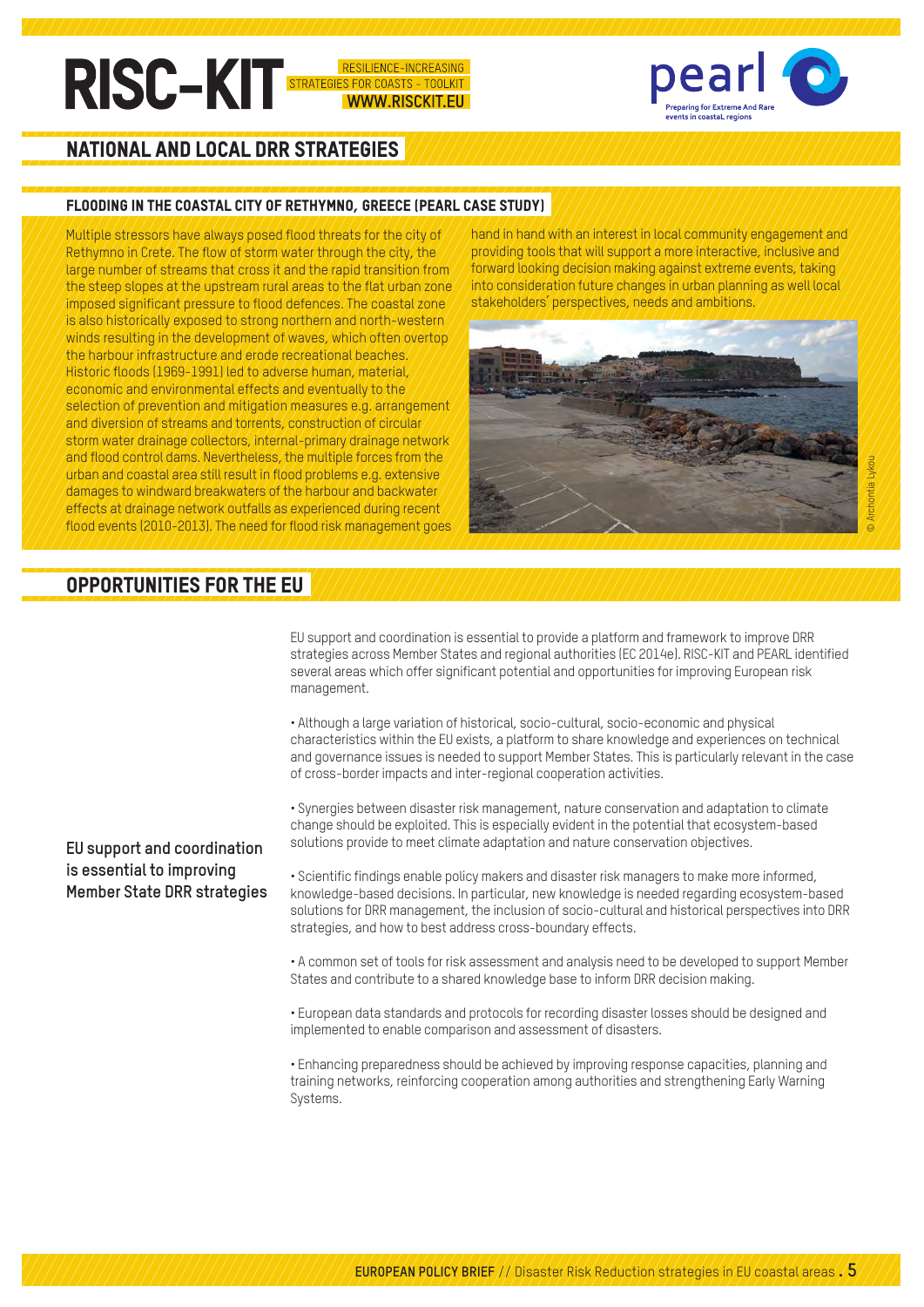

enaring for Extreme And Rai

**CONCLUSION** 

Projected increases in hazards intensified by climate change and combined with ongoing coastal economic development means that European coastal zones are facing growing risks. Thus, the need for carefully planned and implemented adaptive and flexible DRR measures is clear: it is an essential way of reducing risk within European coastal areas while protecting vital socio-economic and environmental assets.

NCF-INCREASING

**WWW.RISCKIT.EU** 

Long-term planning and clear responsibilities facilitate successful DRR management and implementation of measures. Therefore a re-evaluation of coastal DRR strategies is needed and a new mix of prevention, mitigation, preparedness and early response measures must be developed and new partnerships with authorities must be built to adopt and embrace them.

DRR strategies show significant differences between both national and local cultures of risk planning and implementation of measures. The formulation and implementation of DRR strategies and policies are significantly influenced by political will and economic means, and that national strategies are often implemented to varying degrees at local levels. DRR responsibilities (i.e. governance level or institution) are often blurred and depend on the level of strategy formulation and implementation. Therefore, developing governance structures which provide clear roles and responsibilities between governance levels and institutions offer an opportunity to improve and enhance DRR strategies.

At the same time, management approaches such as ICZM often correspond with national DRR implementation at local levels. As ICZM focuses on the participation of multiple stakeholders for the management of coastal zones, this suggests that participatory approaches built around local learning and action alliances between institutional actors and local societies can enable national objectives to be realized at local levels.

The use of ecosystem-based measures, potentially combined with engineered solutions, can provide win-win solutions to meet risk management objectives as well as climate adaptation and nature conservation goals. However, the implementation of ecosystem-based solutions is limited due to a lack of interaction between DRR management and nature conservation efforts on the use and application of these options.

The assessment showed that risk perception and in turn DRR responses are influenced by socioeconomic, cultural, historical and political realities as well as geomorphological characteristics and physical impacts. Thus, targeting local values and adapting national DRR strategies to local priorities through multi-level communication and stakeholder inclusion leads to greater adoption and more effective implementation.

The EU is in a unique position to support and coordinate Member State efforts to develop DRR strategies. EU policies offer the legal framework to address coastal risk, for instance through the European Flood Risk Management Directive (2007) which requires Member States to prepare flood risk management plans (EC 2014d). Yet, due to the site specific nature of flooding, much flexibility on objectives and measures are rightly left to the Member States. Research affirms that local problems are best dealt with by local and regional authorities and experts, and best solved using a common scientific and technological evidence base and need to be grounded in the specific historical and socio-cultural realities in order to be sustainable and accepted (Martinez et al 2014).

RISC-KIT and PEARL are working to support EU efforts to improve DRR management at the EU, national and regional levels. These efforts seek to provide coordinated research results for a more robust and flexible management and policy framework by providing knowledge, tools, concepts, stakeholder alliances and collaborative environments to improve DRR planning across multiple coastal regions in Europe.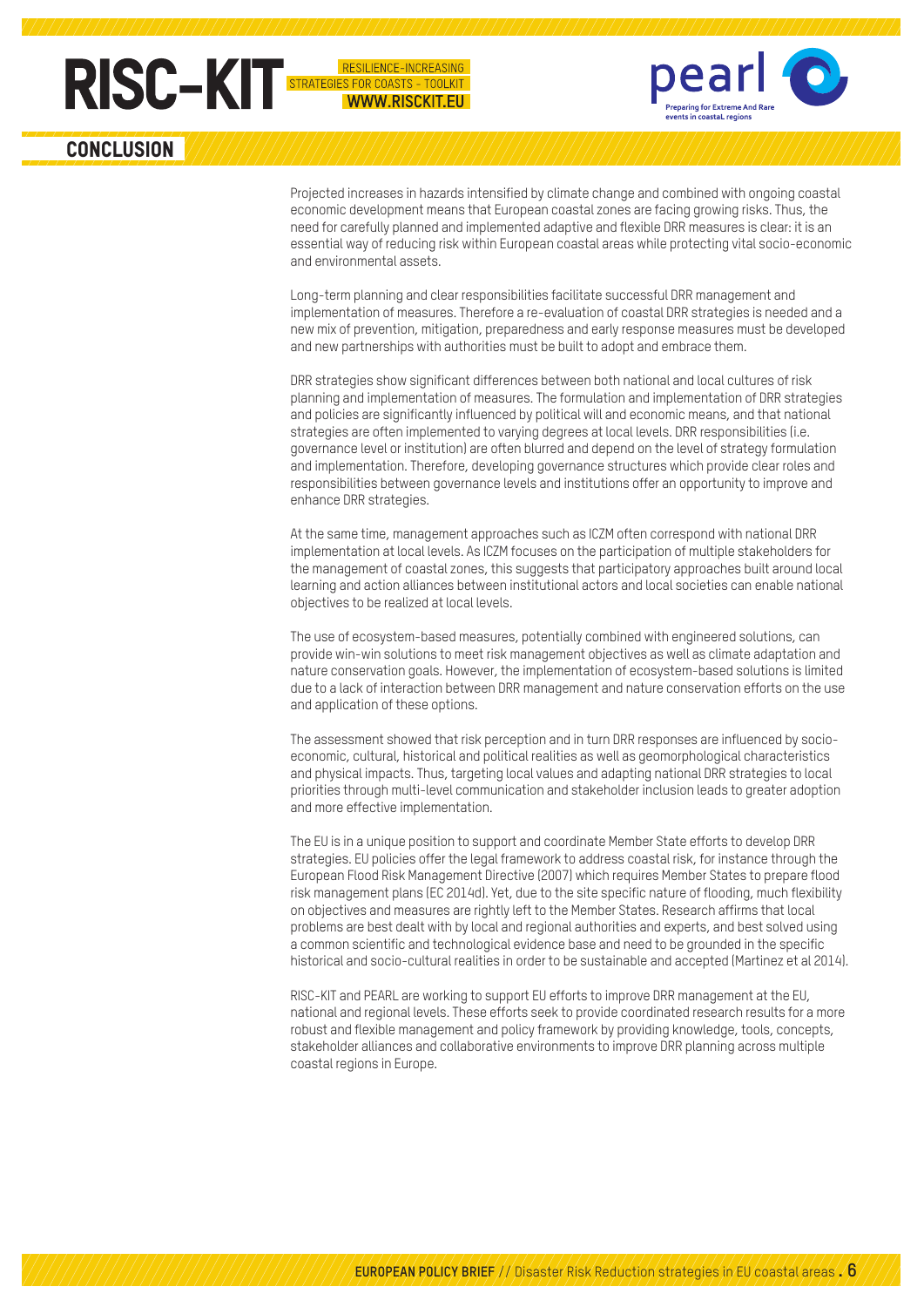



## Additional information

RISC-KIT and PEARL are funded by the European Commission's Seventh Framework Programme (FP7).

#### **Authors of this brieff:**

#### **RISC-KIT**

Benjamin Boteler, (Ecologic Institute, benjamin.boteler@ecologic.eu), Ap van Dongeren, Coordinator (Deltares) with contributions by Grit Martinez, Nico Stelijes, Katrina Abhold (Ecologic Institute), Paolo Ciavola (Consorzio Futuro di Ricerche, Ferrara), Oscar Ferreira (University of the Algarve) and Anna McIvor (University of Cambridge).

#### **PEARL**

Zoran Vojinovic, Coordinator (UNESCO-IHE) with contributions by Christos Makropoulos (NTUA), Raül Glotzbach, Katherine Cross (International Water Association), Giacomo Teruggi, Jan Moritz Krüge (World Meteorological Organization).

#### **Website**

More information about RISC-KIT can be found at: http://www.risckit.eu/np4/home.html

More information about PEARL can be found at: http://www.pearl-fp7.eu/about-pearl